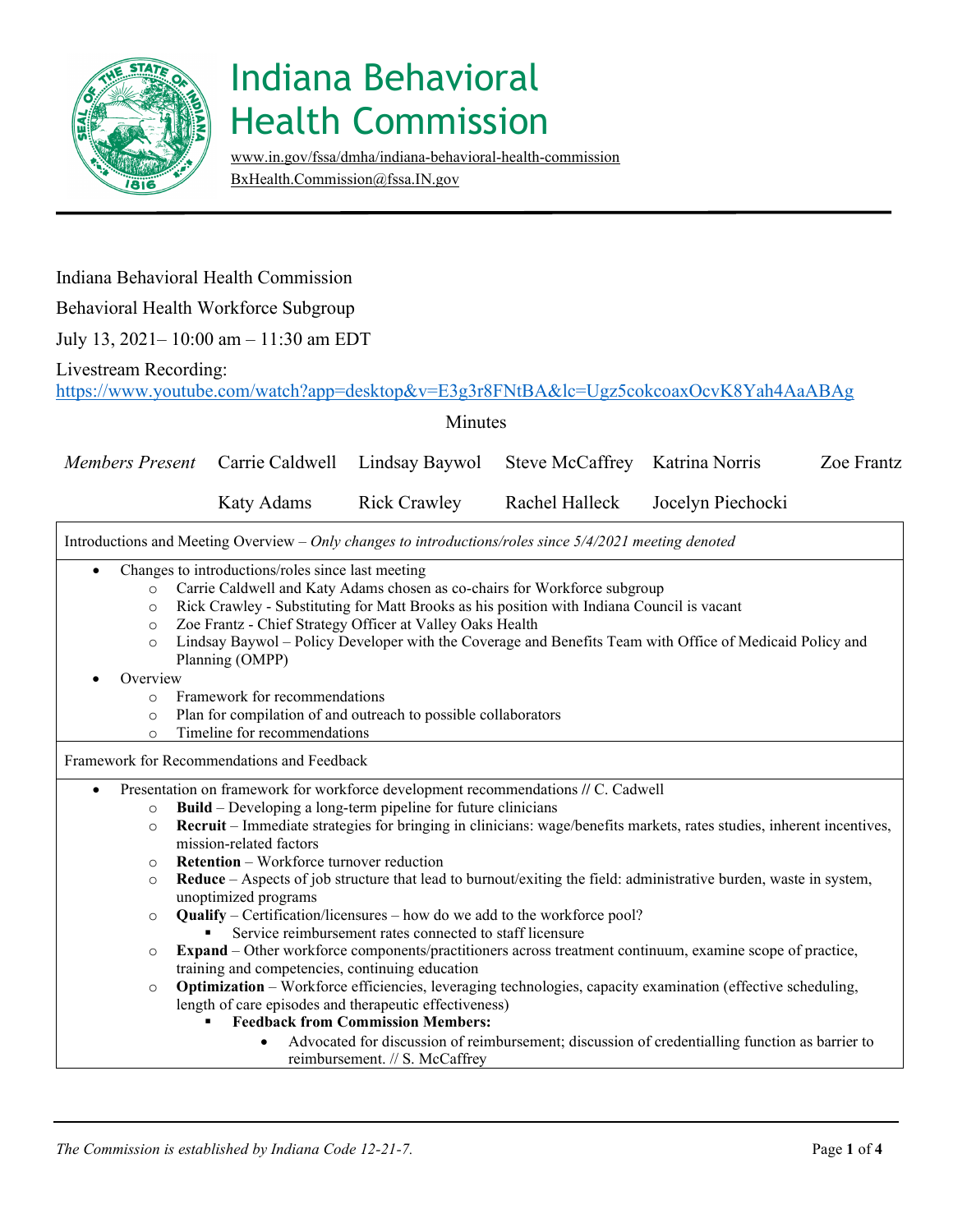

[www.in.gov/fssa/dmha/indiana-behavioral-health-commission](http://www.in.gov/fssa/dmha/indiana-behavioral-health-commission) [BxHealth.Commission@fssa.IN.gov](mailto:BxHealth.Commission@fssa.IN.gov) 

- <sup>o</sup> Advocated for reciprocity in recruitment visiting from credentialling standpoint. Revisiting and refunding loan forgiveness at state level // Z. Frantz Revisiting and refunding loan forgiveness at state level // Z. Frantz • Advocated for examination of workforce diversification efforts; capitalize of mental health de- education and a change of IN structure to avoid greater regional losses in comparison // flexibility // K. Norris **agreed, advocated for telehealth reimbursement, examination of scope of practice // S. McCaffrey**  (IPLA) on telehealth scope of practice with a hope of expansion.// L. Baywol utilization/treatment access // S. McCaffrey substance use disorder (SUD) treatment professionals – has been useful in recruitment. Also reimbursed by Medicaid. // K. Norris *(from chat)*  Also reimbursed by Medicaid. // K. Norris (from chat) Two buckets for prioritization  $-1$ . How to recruit and get people in the field and remove barriers to hiring, 2. Once we have people have competitive reimbursement, wages, and training to maintain // K. o Reimbursement and credentialing connected to recruiting; what is the priority starting point? // K. Adams stigmatization movements by addressing through public educational campaign for behavioral health career field. Address unfair hiring practices creating barriers to recruiting clinicians with lived experience // K. Norris o Other states (i.e. Illinois, Michigan, Kansas) changing payment structure to align with the Certified Community Behavioral Health Clinic (CCBHC), optimal timing to support Z. Frantz CCBHC and educational timing is optimal for system change; IN transitioning to CCBHC state serves as mission-based recruitment strategy. // K. Adams • Review anticipated 2020 Bowen Center at IU workforce data, compare to 2016 data; raised concern over average age closer to retirement age than mid-career point. Does not seem that we are recruiting new clinicians rather than pulling from and recirculating the same pool. // R. Crawley o Referenced study conducted in context of specific political climate during push to minimize licensed professionals due to perception as barriers (expressed disagreement with motivation); rather advocated figuring out how to broaden workforce. // S. **McCaffrey**  Concerned about surrounding states paying workforce more due to higher reimbursement rates, losses related // R. Crawley • States with legalized marijuana (i.e. Colorado and Michigan) have a higher tax revenue and are able to pay more due to higher rate • Now, near term, long term goals? o What are the most urgent and critical and what are areas for future consideration? Ex. Rate studies are crucial and impactful; BDDS won a rate increase of \$4-5/hour following rate examination // C. Caldwell • OMPP is actively reviewing and seeking clarity from Indiana Professional Licensing Agency o Advocated for expansion of telehealth beyond licensed professionals, limitations impact o New York and New Jersey have used funds to pay for training and certification of Adams
	- willing to examine and potentially challenge established methodology of field // C. Cadwell • How do we move the system towards optimization to effectively leverage workforce? Must be
		- o Referenced studies outlining outcomes largely being related to social determinants of health (SDoH) with interventions playing a smaller role. // K. Adams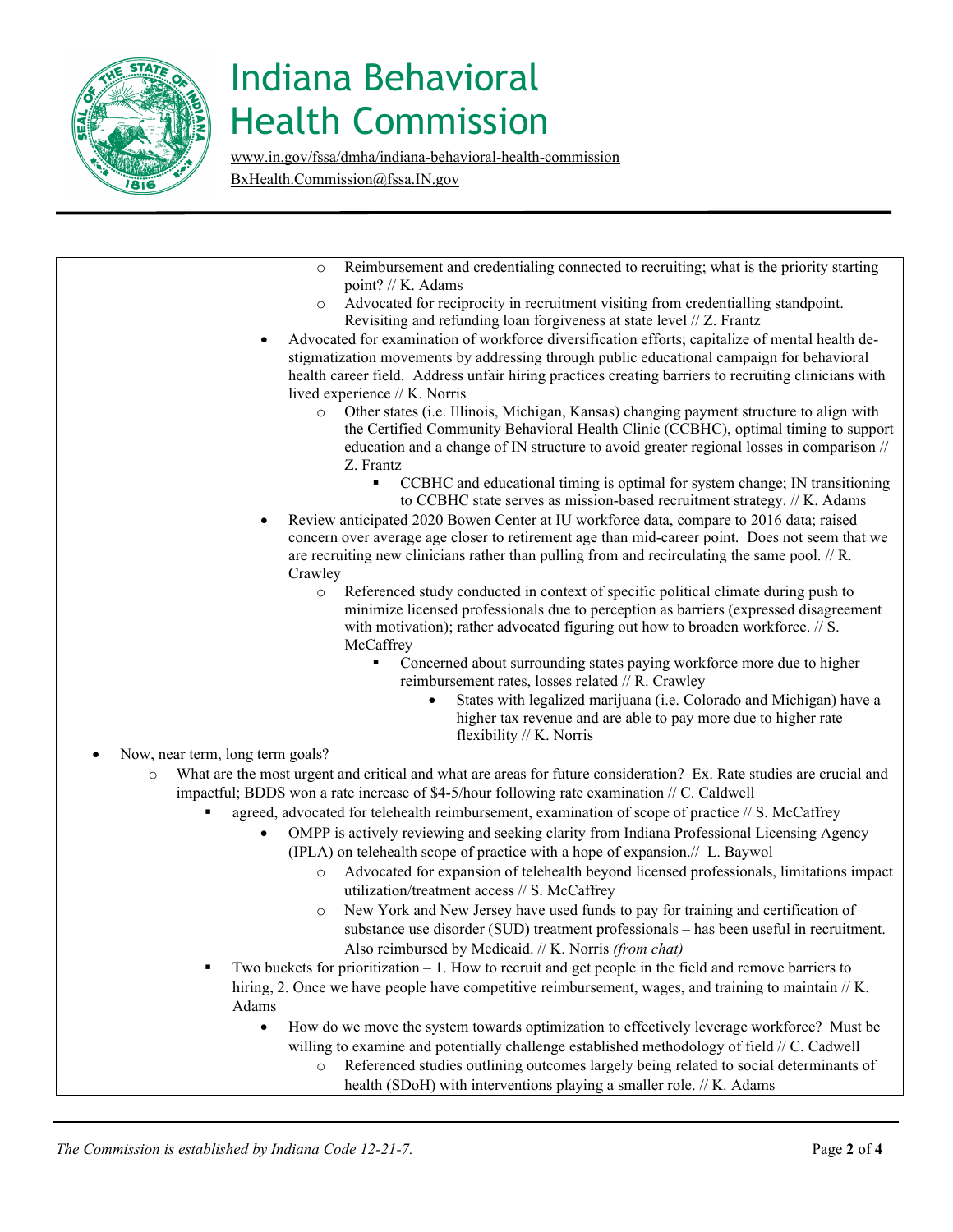

[www.in.gov/fssa/dmha/indiana-behavioral-health-commission](http://www.in.gov/fssa/dmha/indiana-behavioral-health-commission) [BxHealth.Commission@fssa.IN.gov](mailto:BxHealth.Commission@fssa.IN.gov) 

|           |         | How do we effectively use the workforce to address these findings and "catch"<br>people upstream" to address SDoH? // C. Cadwell                                                                                                                                                                                                                                                                                                                                                                                                                                           |
|-----------|---------|----------------------------------------------------------------------------------------------------------------------------------------------------------------------------------------------------------------------------------------------------------------------------------------------------------------------------------------------------------------------------------------------------------------------------------------------------------------------------------------------------------------------------------------------------------------------------|
|           |         | <b>Recommendation Discussion</b>                                                                                                                                                                                                                                                                                                                                                                                                                                                                                                                                           |
| $\bullet$ | Cadwell | Need to move towards basic recommendations; each member draft a recommendation, review as a group, draft/vote to<br>move towards a clear recommendation; use Survey Monkey to manage and organize and collect from a larger audience // C.                                                                                                                                                                                                                                                                                                                                 |
|           | $\circ$ | Urged subgroup to be sure to include all recommendations to be incorporated by larger commission group in the<br>long term. // S. McCaffrey                                                                                                                                                                                                                                                                                                                                                                                                                                |
|           | $\circ$ | Agreed to approach, benefit of compilation of data, also advocated for keeping details of the discussions relevant.<br>// K. Norris                                                                                                                                                                                                                                                                                                                                                                                                                                        |
|           |         | Deadline and Timeline for Recommendations                                                                                                                                                                                                                                                                                                                                                                                                                                                                                                                                  |
|           | $\circ$ | Recommendations ideal within the next month so DMHA can compile recommendations, review, and establish<br>framework for October $//$ R. Halleck                                                                                                                                                                                                                                                                                                                                                                                                                            |
|           | $\circ$ | Advocated working through this work electronically without meeting – only meet to formalize outcomes of<br>independent work and survey outcomes // K. Adams<br>$\blacksquare$ 0. $\blacksquare$ 1. $\blacksquare$ 1. $\blacksquare$ 1. $\blacksquare$ 1. $\blacksquare$ 1. $\blacksquare$ 1. $\blacksquare$ 1. $\blacksquare$ 1. $\blacksquare$ 1. $\blacksquare$ 1. $\blacksquare$ 1. $\blacksquare$ 1. $\blacksquare$ 1. $\blacksquare$ 1. $\blacksquare$ 1. $\blacksquare$ 1. $\blacksquare$ 1. $\blacksquare$ 1. $\blacksquare$ 1. $\blacksquare$ 1. $\blacksquare$ 1. |

 recommendations. // C. Cadwell Survey Monkey should be targeted for outcomes/recommendations, also explore external contacts who can be worked with; meeting can be used for prioritization and/or official review and approval of

- Community Mental Health Centers (CMHC). Chairs a group that could give feedback on this • Point of clarity - this subgroup is focusing on workforce throughout the state, not exclusively survey. // Z. Frantz
	- o Confirmed clarity and agreed on soliciting input of folks with large multi-disciplinary practices // C. Cadwell
- o What will ongoing subgroup work look like after meeting to relay recommendations? // K. Adams
	- The Commission will need to review the recommendations and consider how to navigate next steps. // R. Halleck
		- • Emphasized necessity to clearly define scope of task and focus on outcomes // K. Adams
			- o Aiming for a small, but powerful "menu" of recommendations for Governor // R. Halleck
- o Are any of the COVID-19 relief emergency funds allocated to workforce development? // Z. Frantz
	- Details of allocation are in process. Funds can potentially be allocated depending on recommendations from this group // R. Halleck
		- Timeline of publication of funding allocation details? // R. Crawley
			- o Ideally within the next 4-8 weeks, but unknown // R. Halleck
	- funding plan for workforce // Z. Frantz Would like DMHA to model funding plan after Home and Community Based Services (HCBS) strategic

Next Steps

• Proceed with Survey Monkey to collect recommendations and possible collaborators, then book finalization meeting // C. Cadwell

o C. Cadwell & K. Adams will develop survey questions